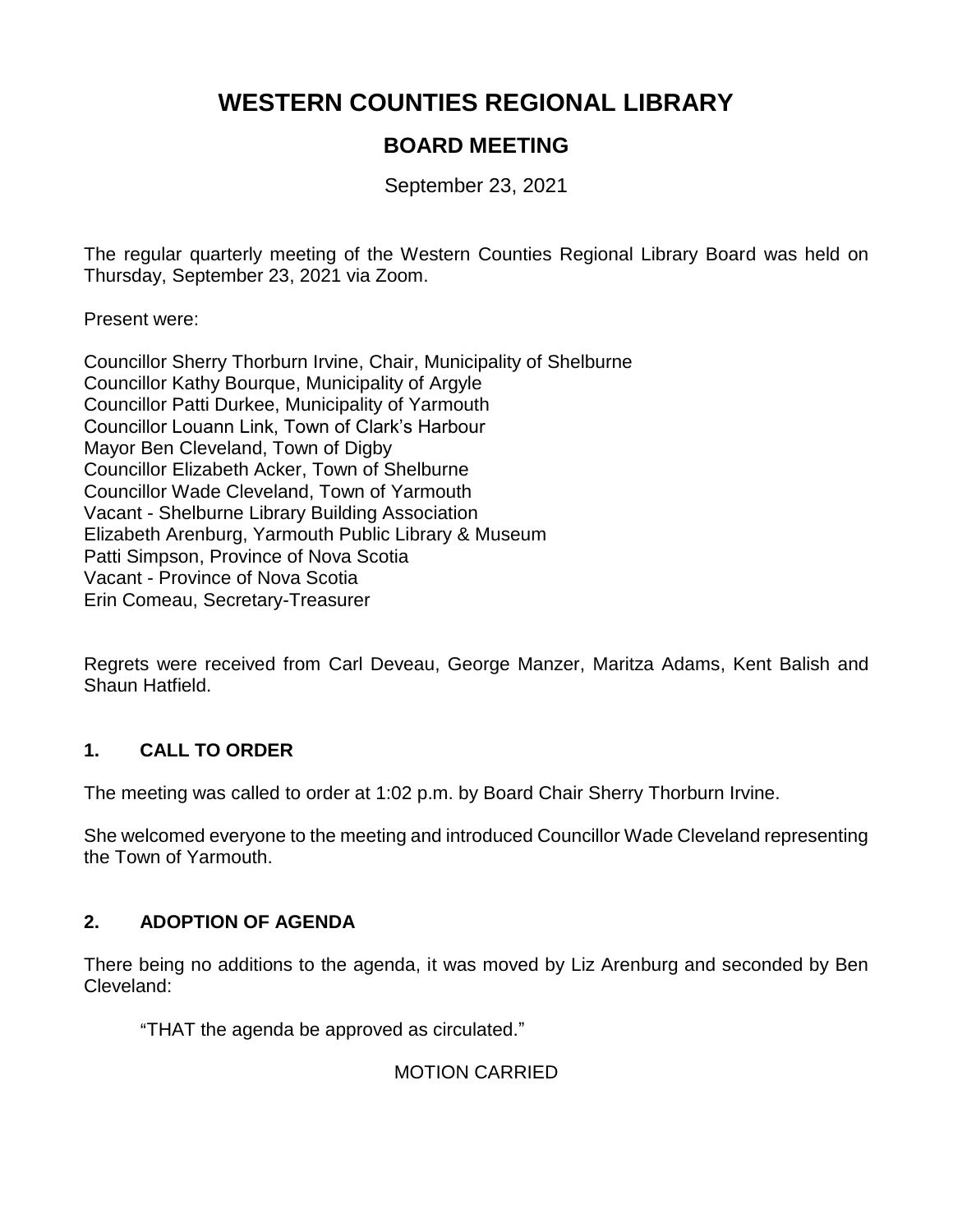## **3. MINUTES OF THE PREVIOUS MEETINGS**

The minutes of the June 17, 2021 meeting were circulated. It was moved by Patti Simpson and seconded by Ben Cleveland:

"THAT the minutes of the June 17, 2021 board meeting be approved as circulated."

## MOTION CARRIED

The minutes of the July 27 to August 6, 2021 email voting for the hiring of firm to develop a new logo and branding WCRL were circulated. It was moved by Patti Durkee and seconded by Elizabeth Acker:

"THAT the minutes of the July 27 to August 6, 2021 email voting meeting be approved as circulated."

MOTION CARRIED

## **4. BUSINESS ARISING FROM THE MINUTES**

There was no Business Arising from the Minutes.

## **5. CHAIR'S REPORT**

Sherri indicated that as Chair, she has nothing to report.

## **6. LBANS REPRESENTATIVE REPORT**

Sherri indicated that she attended a meeting with LBANS (Library Boards Association of Nova Scotia) held on September 11<sup>th</sup>. A copy of her meeting notes were circulated to members. Sherry noted that she just received the official LBANS minutes and those will be forwarded to members shortly. The next meeting with LBANS will be held on October 16, 2021.

## **7. DIRECTOR**=**S REPORT**

Erin noted that the Labour Management Committee finalized a COVID-19 Vaccination Policy for staff yesterday morning, which was then forwarded to board members yesterday afternoon, for review. This will be discussed under item # 9.6 of the agenda.

It was moved by Elizabeth Acker and seconded by Wade Cleveland:

"THAT the Director's Report be received as presented."

## MOTION CARRIED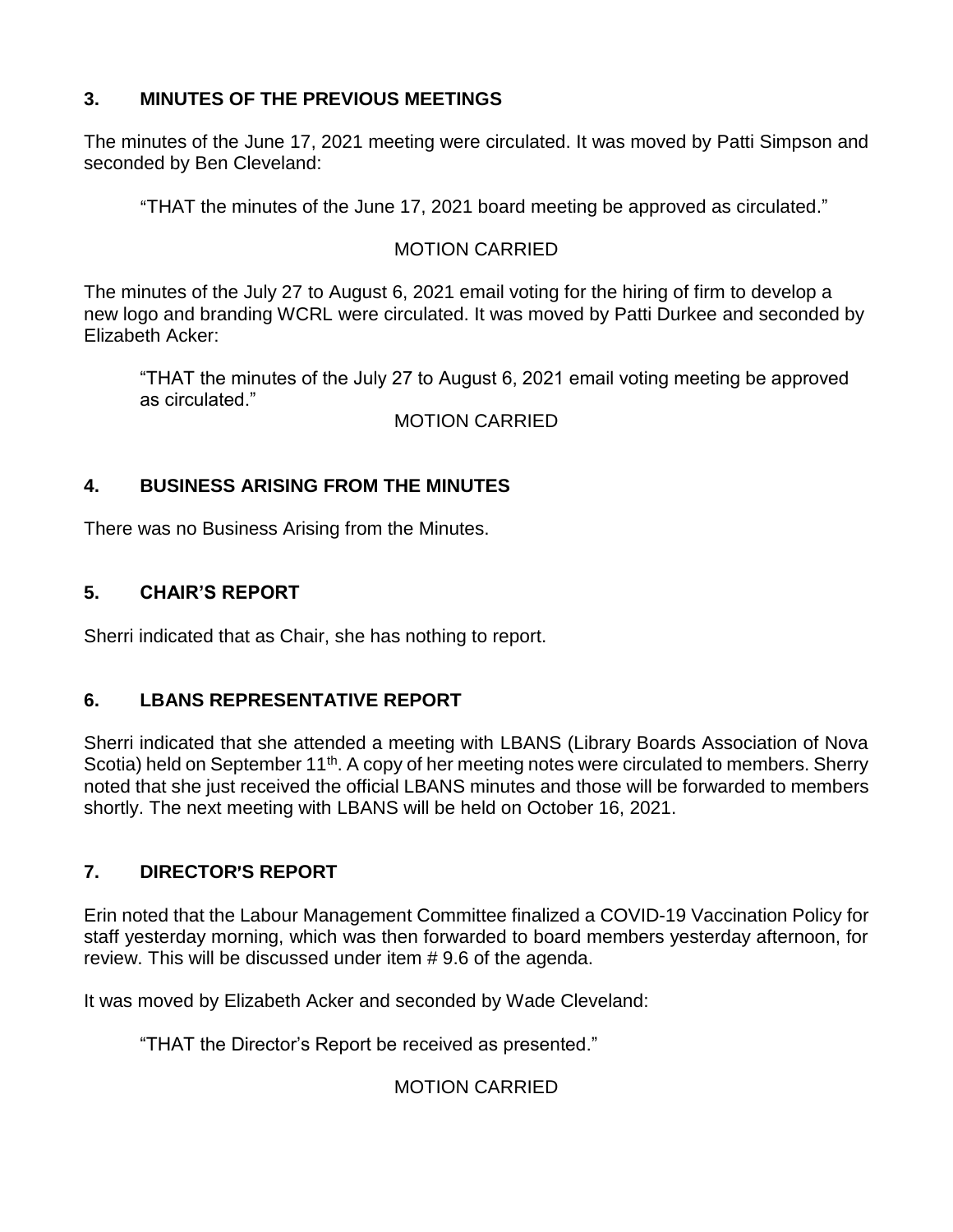## **8. FINANCIAL STATEMENT**

The August 31, 2021 Financial Statement was circulated. It was moved by Kathy Bourque and seconded by Patti Durkee:

"THAT the August 31, 2021 Financial Statement be approved as presented."

### MOTION CARRIED

#### **9. NEW BUSINESS**

9.1 Library Branch Services and Patron Use Update – Phase 5

In light of this morning's announcement (proof of vaccination is no longer required for patrons entering the library), Erin suggested we table the Library Branch Services and Patron Use Update until the next board meeting. It was moved by Patti Durkee and seconded by Liz Arenburg:

"THAT we table the Library Branch Services and Patron Use Update until the next board meeting."

#### MOTION CARRIED

9.2 Gifts and Donations Policy Update – Phase 5

Erin noted that the current Gifts and Donations Policy states that until further notice, donations of used materials will not be accepted. The updated version now states that we welcome donations of used books and other materials under certain conditions. It was moved by Patti Simpson and seconded by Ben Cleveland:

"THAT the Gifts and Donations Policy update be accepted as presented."

#### MOTION CARRIED

9.3 Remaining 2021-2022 Board Meetings – virtual and in-person

Erin asked whether board members wished to resume in-person meetings or continue conducting meetings virtually. It was moved by Patti Durkee and seconded by Kathy Bourque:

"THAT for the next six months, at least, we continue to conduct library board meetings virtually."

#### MOTION CARRIED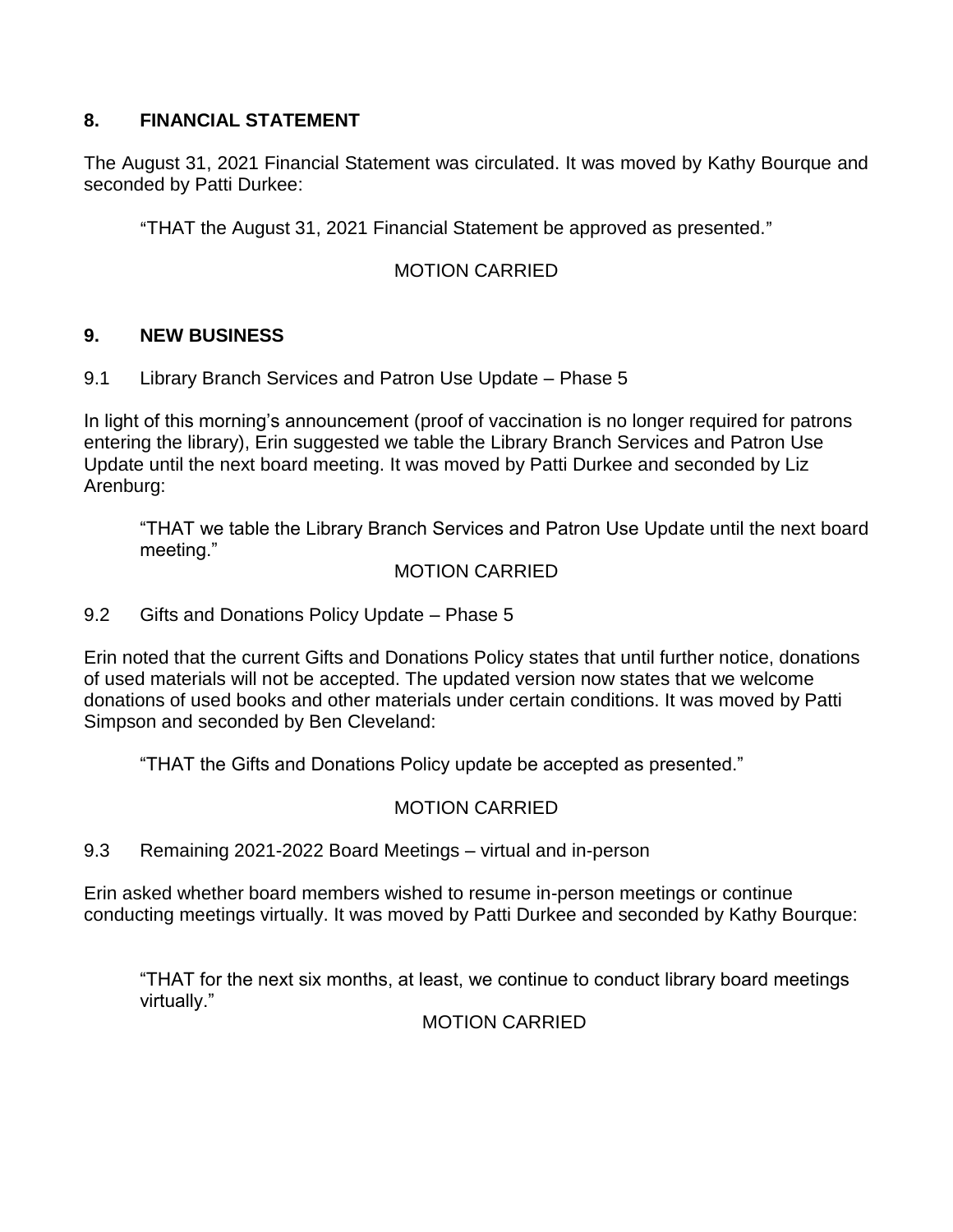#### 9.4 COVID-19 Vaccination Policy for Employees

The new COVID-19 Vaccination Policy for Employees was reviewed by the Labour Management Committee and is being submitted to the board for review and approval. It was moved by Elizabeth Acker and seconded by Wade Cleveland:

"THAT the new COVID-19 Vaccination Policy for employees be approved as presented."

#### MOTION CARRIED

#### 9.5 Volunteer Policy

Erin noted that the current Volunteer Policy did not state that volunteers had to abide by all WCRL policies therefore it was added in a revised policy that volunteers must agree to follow all WCRL policies while volunteering at the library. It was moved by Patti Simpson and seconded by Louann Link:

"THAT the revised Volunteer Policy be approved as presented."

## MOTION CARRIED

#### 9.6 Proof of Vaccination for New Employees

Erin stated that she would be contacting a lawyer regarding the implications of requiring proof of vaccination for new employees. The Personnel Committee will then meet to review recommendations for proof of vaccination for future staff.

## **10. CORRESPONDENCE**

No official correspondence was received.

## **11. OTHER**

Erin reported that on her first day of vacation in August, a COVID-19 exposure notice in the Yarmouth Library was reported. The Management team pulled together to deal with this issue in her absence, and were able to do so with confidence. Their ability to act appropriately was in part due to the fact that the library has clear policies and procedures in place to respond to COVID-19 related matters. Erin thanked the Board for their work on all policies, especially the COVID-19 policies, making issues such as this one much easier to deal with.

## **12. AROUND THE TABLE**

Elizabeth Arenburg thanked Sherry for chairing a great meeting.